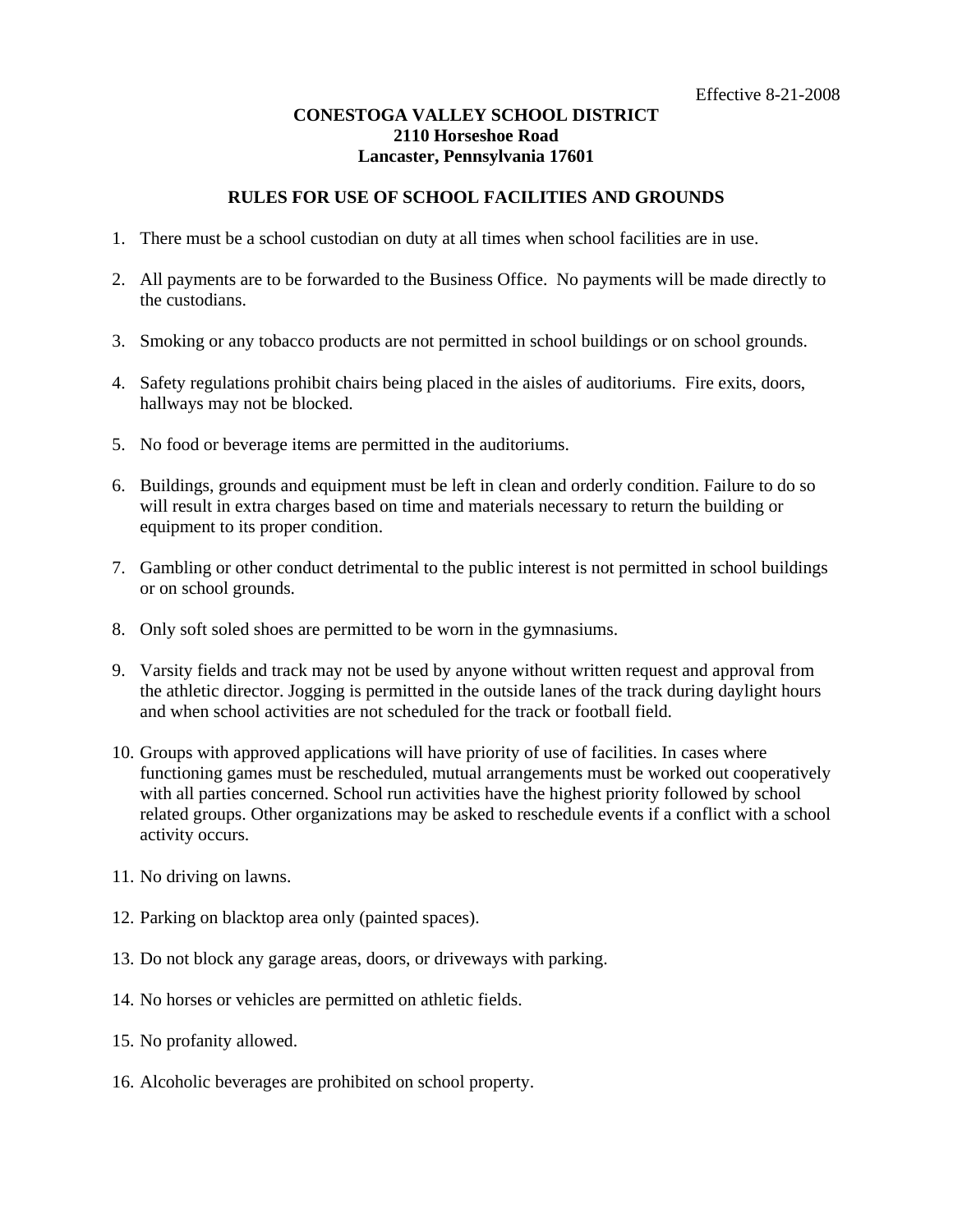## RULES FOR USE OF SCHOOL FACILITIES AND GROUNDS

- 17. Make applications for use of grounds in advance annually, in the office of the building being requested. (Priority is given to those who used the facility or grounds the previous year as long as they get applications in by July 15 for fall activities and December 15 for spring activities.)
- 18. Present schedule of usage with application.
- 19. Report all or any property damage immediately.
- 20. Clean up all litter and return furniture to prior state before leaving.
- 21. If the cafeteria is used to assemble food (subs, etc.) or distribute food, proper sanitation procedures must be followed as part of the clean up.
- 22. No school equipment/supplies, etc. shall be used without permission of the principal.
- 23. User is responsible for conduct of all persons on school grounds attracted by their event, including the enforcement of all rules.
- 24. No person under the age of eighteen (18) will be admitted into the building until the adult supervisor is present. Supervisors of youth groups must keep their groups in designated areas and remain in the building until all youths have departed.
- 25. Unsupervised children are not permitted in the building or roaming the grounds. Participants in recreational programs may not permit their children to wander in the building, on the grounds or use school equipment.
- 26. If these guidelines are violated, after an appropriate warning, privileges to use the facility or grounds shall be revoked. Damaged property shall be assessed back to the group or individual. Serious violations could result in privileges being revoked immediately.
- 27. Obligation for use of police for traffic or their services will be the responsibility of user.
- 28. Any performance or activity in which an admission charge or donation is requested could be subject to the township and school district admissions tax. It is the renter's responsibility to contact the assistant director of business services for a determination as to whether a particular activity is subject to the admissions tax. Adherence to the above will prevent the possibility of a group receiving notice of tax due that wasn't built into the pricing structure.
- 29. Persons applying for a Class VI function will be expected to submit, in writing, all needed equipment and facilities as part of the application. Requests for additional equipment and/or facilities shall be received by the principal at least ten (10) working days prior to the event. Failure to do so could result in withdrawing the contract.
- 30. The Board of School Directors reserves the right, from time to time, to make such additional rules and regulations as may be in the public interest.
- 31. WEATHER CANCELLATION: Normally, when schools are closed because of inclement weather, all activities for that day are canceled. If schools are closed on the day of your rental, please contact the superintendent before 10:00 a.m. to determine if the facility will be open.